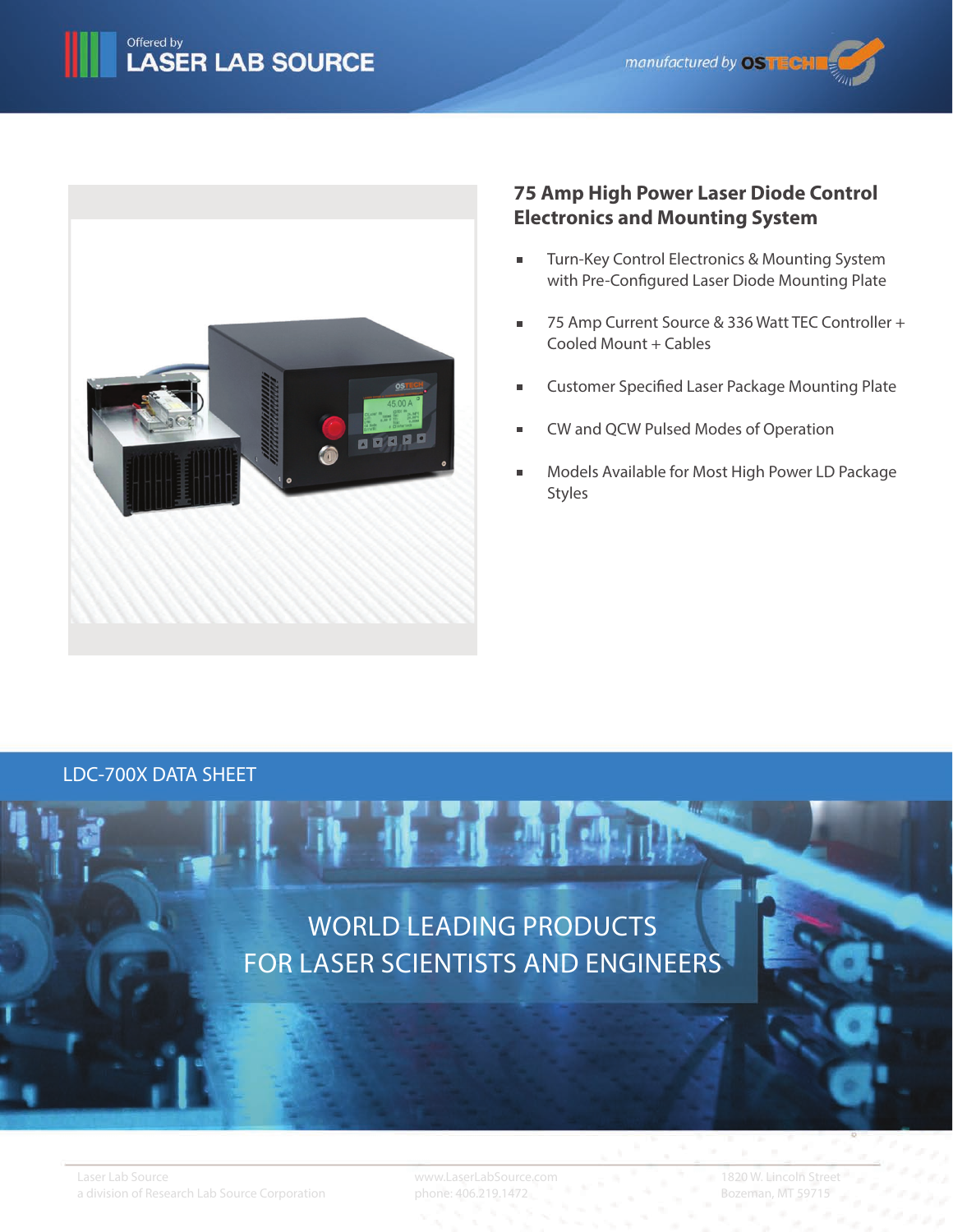



## DATA SHEET

### **LDC-700X Product Overview:**

The model LDC-700X control system was designed to accurately and safely control high power laser diodes. These systems include everything you need to bias and thermally control your laser diode. They integrate a precision 75 Amp laser diode driver, a 336 Watt TEC controller, a TEC cooled laser mounting plate, a fan cooled heat sink and all cables. The > 300 Watt temperature controller keeps the laser at a stable temperature while allowing the user to drive the laser in CW or QCW mode at current levels up to 75 Amps.

### **High Power TEC Based Temperature Stabilization:**

The laser diode heat sink is actively cooled with integrated high efficiency TEC/Peltier elements. The Peltier coolers are located below the mounting plate. They remove the heat from the device under test. The fans in the heat sink dissipate the waste heat away from the load allowing the TEC's to precisely maintain the temperature set point. The mounting plate is pre-configured for your exact package style and includes pre-tapped mounting holes as well as a graphite thermal pad to assist the heat transfer. Standard mounting hole footprint patterns for many modules and package styles. Custom mounting hole patterns are available upon request. The LDC-700X offers a convenient and high performance solution for cooling and temperature stabilization of your device.

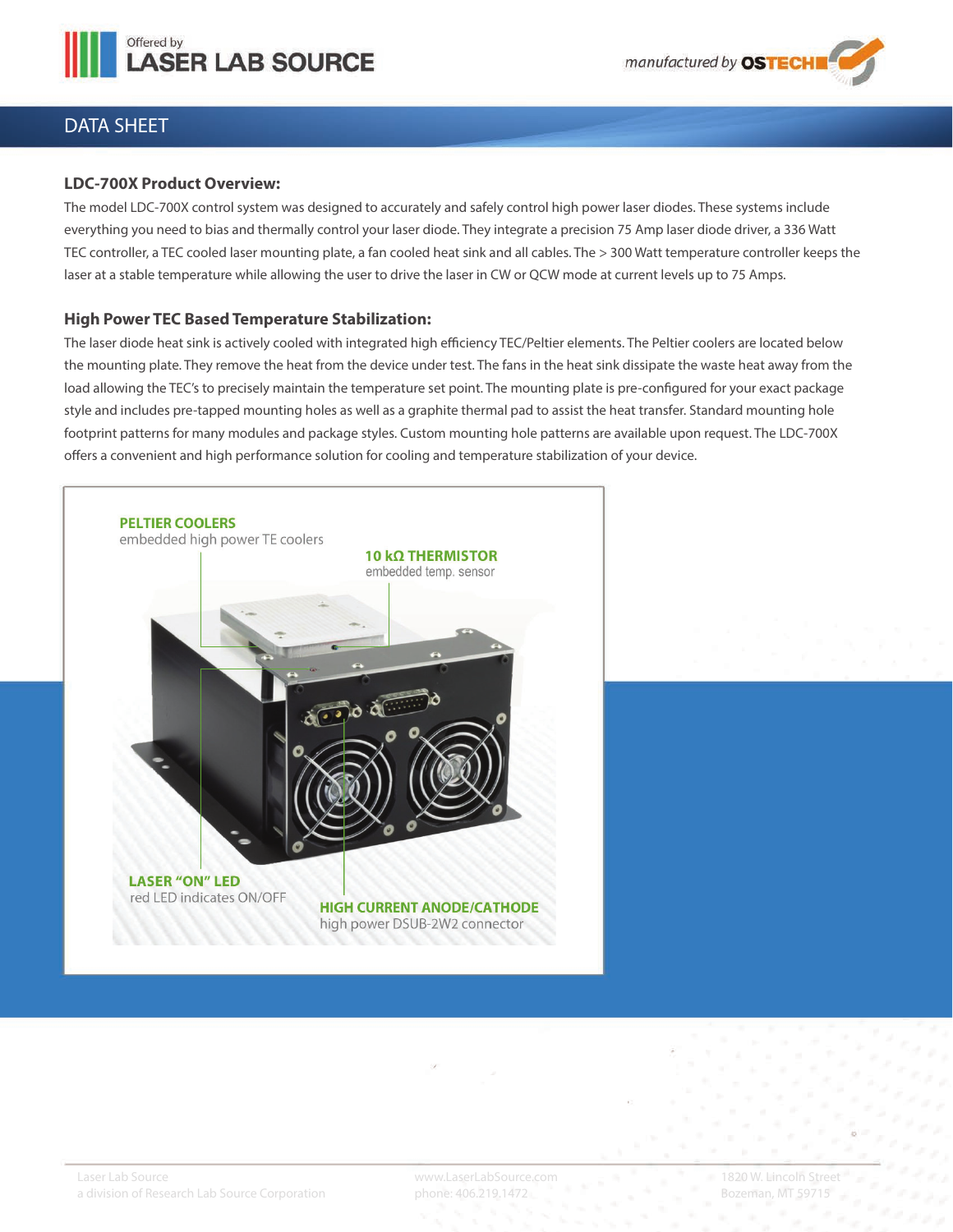



# LDC-700X SPECIFICATIONS

### LASER DIODE DRIVER (CURRENT SOURCE)

| <b>Output Current Range:</b>             | $0.00 - 75.00$ Amps        |
|------------------------------------------|----------------------------|
| Compliance Voltage Range:                | 5.00 Volts                 |
| Current Noise & Ripple (rms):            | < 1% of Full Scale Current |
| <b>Current Setpoint Resolution:</b>      | $18 \text{ mA}$            |
| <b>Current Setpoint Accuracy:</b>        | $± 0.5\%$                  |
| Current Stability (4 hours):             | $\leq 100$ ppm             |
| <b>Current Limit Setpoint Accuracy:</b>  | $± 2\%$                    |
| Photodiode Current Measurement Accuracy: | ± 0.5%                     |
| Photodiode Current Measurement Range:    | $0.00 - 700 \mu A$         |

### INTEGRATED LASER DIODE PROTECTION FEATURES

#### TEC CONTROLLER

| TEC Output Power Total:                      | 336 Watts                                        |
|----------------------------------------------|--------------------------------------------------|
| TEC Output Current Range (bipolar):          | $\pm$ 7.00 Amps                                  |
| TEC Output Voltage Range (bipolar) :         | $±$ 48.00 Volts                                  |
| Temperature Sensor Inputs:                   | 10 kΩ Thermistor, NTC, PT100, PT1000             |
| TEC Control Loop Algorithm:                  | Full P.I.D.                                      |
| P.I.D. Variables:                            | User Adjustable to Optimize Temp. Settling Speed |
| TEC Setpoint Resolution:                     | $0.01^{\circ}$ C                                 |
| Temperature Range:                           | $-25^{\circ}$ C to 150 $^{\circ}$ C              |
| Factory Set Default Lower Temperature Limit: | $5^{\circ}$ C                                    |
| Factory Set Default Upper Temperature Limit: | $35^{\circ}$ C                                   |
|                                              |                                                  |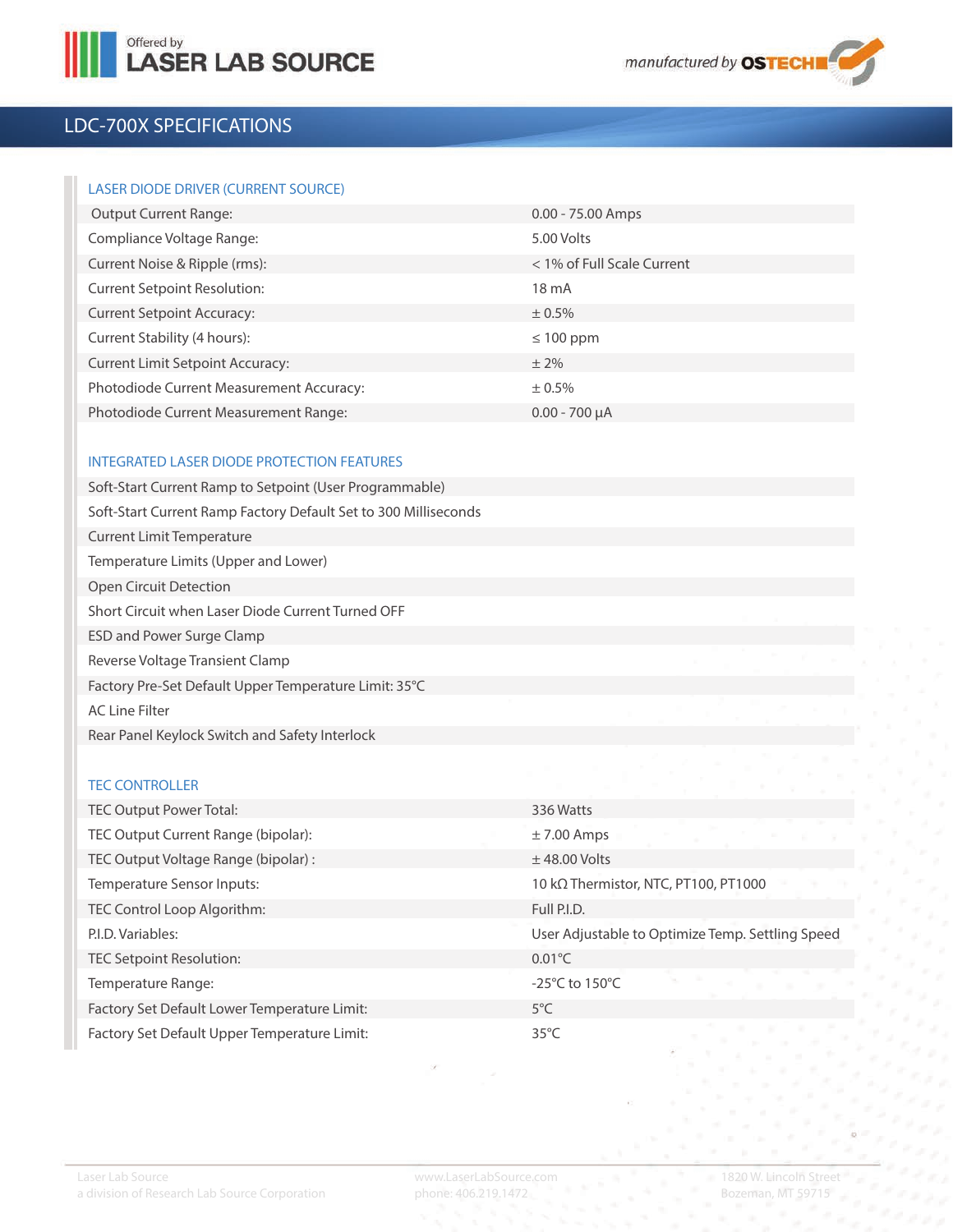



# LDC-700X SPECIFICATIONS

### MOUNTING PLATE, HEAT SINK & CABLES

| Cooling Method:                                                   | TEC-Peltier Coolers, Dual Fans for Waste Heat Removal |
|-------------------------------------------------------------------|-------------------------------------------------------|
| TEC Ratings (max per TEC element):                                | 6 Amps, 11 Volts                                      |
| Heat Sink Thermal Load Maximum:                                   | 105 Watts (@ 30 °C)                                   |
| Fan Rated Input Voltage 24 VDC (supplied by controller)           |                                                       |
| Fan Rated Input Current:                                          | 300 mA (supplied by controller)                       |
| <b>Mounting Plate Material:</b>                                   | Anodized Aluminum                                     |
| <b>Mounting Plate Area:</b>                                       | 105 mm x 75 mm                                        |
| Mounting Plate Hole Footprint:                                    | Customer Specified Package Style                      |
| Mounting Plate Integrated Thermistor:                             | $10 k\Omega$                                          |
| Electrical Connector to Controller:                               | DSUB, 15-pin                                          |
| System Includes 1 x 1.5 meter Current Interface Cable (90A rated) |                                                       |
| System Includes 1 x 1.5 meter TEC Control Interface Cable         |                                                       |

### MODULATION & QCW PULSE MODE

| QCW Pulse Width Rise Time:             | $25 \mu s$                                                |
|----------------------------------------|-----------------------------------------------------------|
| Pulse Time Base Accuracy:              | $± 1.0\%$                                                 |
| OCW MODE 1:                            | User Adjustable Pulse Width and Repetition Rate using     |
|                                        | Internal Pulse Generator                                  |
| OCW MODE 2:                            | External Trigger to Internal Pulse Generator: Rising Edge |
|                                        | Triggered QCW Pulse with Internally Adjusted              |
|                                        | Pulse Width                                               |
| MODULATION Input (BNC):                | Digital (TTL) or Analog                                   |
| MODULATION BNC Input Impedance:        | 10K ohm                                                   |
| <b>MODULATION Input Voltage Range:</b> | $0 \sim 4$ Volts (4V = Max Current)                       |
|                                        |                                                           |

#### CONTROLLER COMPUTER INTERFACE

| RS232 Standard LabView Drivers Included |                          |  |  |
|-----------------------------------------|--------------------------|--|--|
| USB Optional:                           | \$95.00 (Option SVC-USB) |  |  |
| LabView Drivers Included                |                          |  |  |

#### POWER SUPPLY, WEIGHT AND DIMENSIONS

| Power Input:           | Universal 90 $\sim$ 230 VAC, 50/60 Hz |
|------------------------|---------------------------------------|
| System Weight (total): | $\sim$ 15 kg                          |
| Controller Dimensions: | 275mm x 200mm x 127mm                 |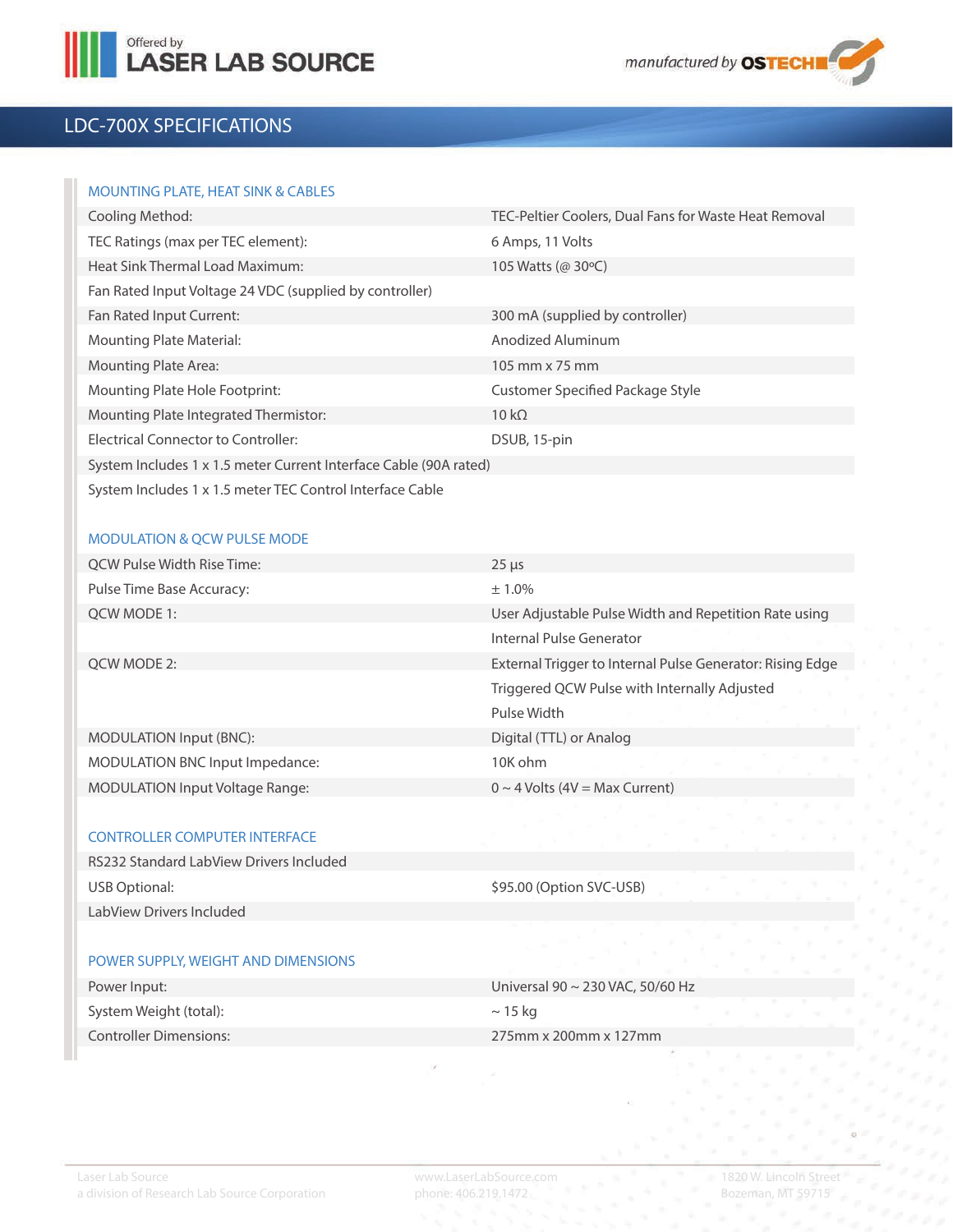

manufactured by OSTECHI

# DATA SHEET



| Sub-5W5, female Type<br>A <sub>3</sub><br>A4<br>as viewed from backside<br><b>Function</b><br>PIN.No<br>Abbr.<br>Laser Diode Anode (+)<br>$LDA+$<br>A3:AA<br>$IDC-$<br>Laser Diode Cathode (-)<br>A1:A2<br><b>Peltier Connector</b><br>Sub-D 15, female Type as viewed from backside<br>$\mathsf{O}$<br>$\overline{O}$<br>ò<br>O<br>$\frac{1}{2}$<br>LPEL4<br>$\sum_{10}$<br>$\overline{O}$<br>$\circ$<br>$\frac{0}{12}$<br>$\frac{O}{13}$<br>14<br>15<br>LPEL-<br>1.14V<br>GND<br><b>TEMP</b> |
|------------------------------------------------------------------------------------------------------------------------------------------------------------------------------------------------------------------------------------------------------------------------------------------------------------------------------------------------------------------------------------------------------------------------------------------------------------------------------------------------|
|                                                                                                                                                                                                                                                                                                                                                                                                                                                                                                |
|                                                                                                                                                                                                                                                                                                                                                                                                                                                                                                |
|                                                                                                                                                                                                                                                                                                                                                                                                                                                                                                |
|                                                                                                                                                                                                                                                                                                                                                                                                                                                                                                |
|                                                                                                                                                                                                                                                                                                                                                                                                                                                                                                |
| <b>Function</b><br>PIN.No<br>Abbr.                                                                                                                                                                                                                                                                                                                                                                                                                                                             |
| <b>LASER-RUN LED</b><br>4<br>LED                                                                                                                                                                                                                                                                                                                                                                                                                                                               |
| 5<br><b>PILOTLASER+ Pin</b><br>$PL +$                                                                                                                                                                                                                                                                                                                                                                                                                                                          |
| Photo-Diode cathode (connect Anode to GND)<br>6<br>$PDC -$                                                                                                                                                                                                                                                                                                                                                                                                                                     |
| "L" Peltier element (+)<br>7:8<br>LPEL+                                                                                                                                                                                                                                                                                                                                                                                                                                                        |
| <b>Temperature Sensor Input vs. GND</b><br>11<br>TEMP1                                                                                                                                                                                                                                                                                                                                                                                                                                         |
| 12<br><b>GND</b><br><b>Common Ground</b>                                                                                                                                                                                                                                                                                                                                                                                                                                                       |
| 124V Supply, max. 800mA (vs GND) supports fan etc.<br>13<br>1.24V<br>LPEL-<br>"L" Peltier element (-)<br>14:15                                                                                                                                                                                                                                                                                                                                                                                 |
|                                                                                                                                                                                                                                                                                                                                                                                                                                                                                                |
| 1:2:9:10<br>n.c.                                                                                                                                                                                                                                                                                                                                                                                                                                                                               |